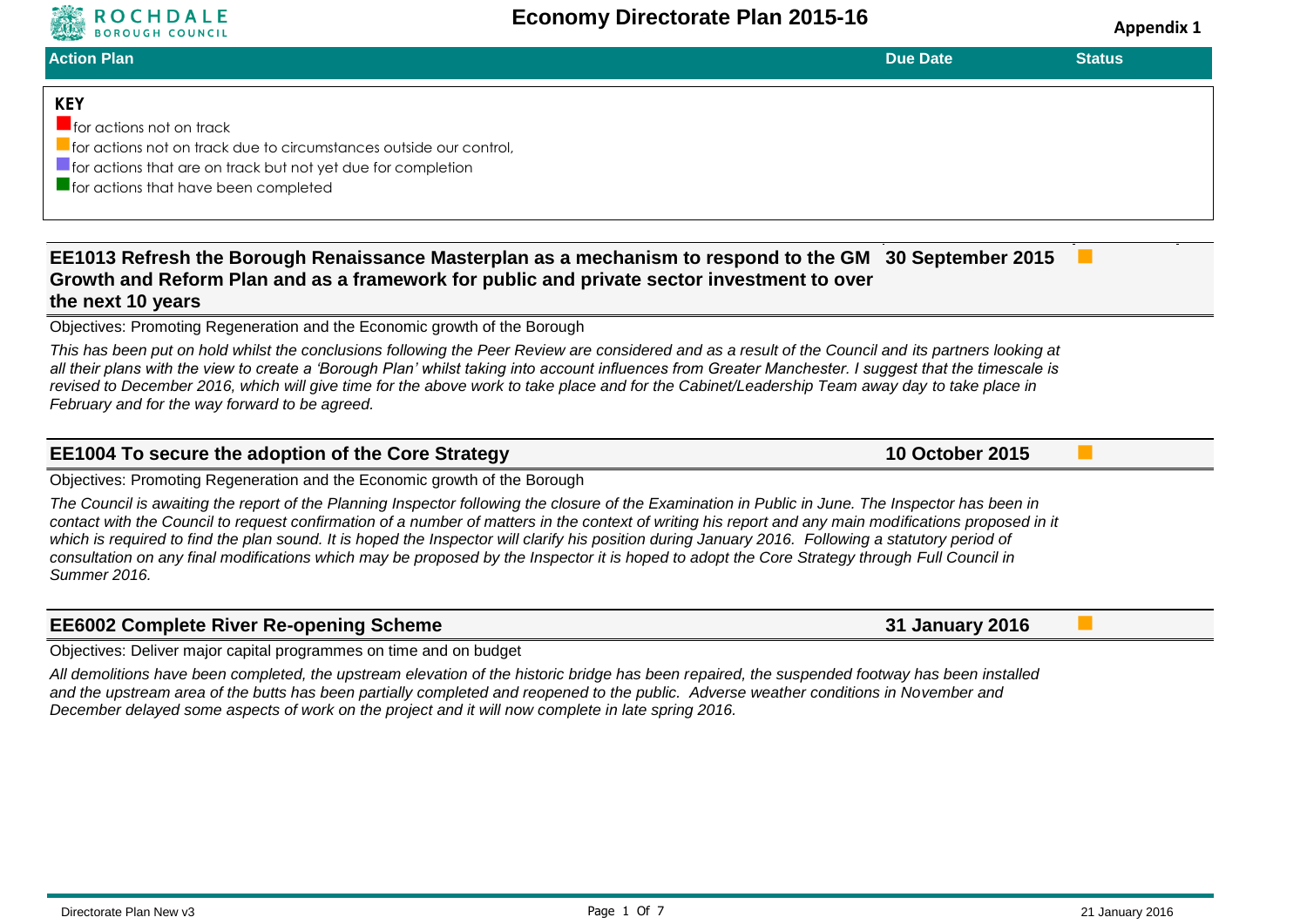| <b>Action Plan</b>                                                                                                                                                                                                                                                                                                                                                                                                                                                                                                                                                                                                                                                                                                                                                                                                                                                                                                                                                                                                                                                                                                                                     | <b>Due Date</b>        | <b>Status</b> |
|--------------------------------------------------------------------------------------------------------------------------------------------------------------------------------------------------------------------------------------------------------------------------------------------------------------------------------------------------------------------------------------------------------------------------------------------------------------------------------------------------------------------------------------------------------------------------------------------------------------------------------------------------------------------------------------------------------------------------------------------------------------------------------------------------------------------------------------------------------------------------------------------------------------------------------------------------------------------------------------------------------------------------------------------------------------------------------------------------------------------------------------------------------|------------------------|---------------|
| EE1007 Deliver the Council's statutory responsibilities as a Lead Local Flood Authority                                                                                                                                                                                                                                                                                                                                                                                                                                                                                                                                                                                                                                                                                                                                                                                                                                                                                                                                                                                                                                                                | 31 March 2016          |               |
| Objectives: Promoting Regeneration and the Economic growth of the Borough                                                                                                                                                                                                                                                                                                                                                                                                                                                                                                                                                                                                                                                                                                                                                                                                                                                                                                                                                                                                                                                                              |                        |               |
| Community flood resilience activities continue in Wardleworth and Heywood with the National Flood Forum. These have been extended to<br>Littleborough to include Community Hubs, schools and young people engagement activities and promotion of flood resilience materials to 'at risk~<br>neighbourhoods and businesses. The first phase of the Calder Brook flood alleviation scheme, a flood basin at Townhouse Road has now been<br>completed and work is ongoing in respect of land acquisition and design of the final phase which includes a second flood storage basin on land<br>above Springfield Avenue, Littleborough. This is due to be completed by March 2017. The impact of significant flooding from a storm event on 26<br>December has been across the borough but largely concentrated in Rochdale town centre, Wardleworth and Littleborough. A recovery programme<br>is underway and a review of flood risk management and mitigation measures including the scope for additional measures is underway in partnership<br>with the Environment Agency and any outcomes arising from this will be separately reported to Members. |                        |               |
| EE6007 Deliver the renewable energy programme across two phases for completion in<br>summer of 2015 and summer of 2016 respectively. The programme will also explore other<br>renewable energy schemes.<br>Objectives: Deliver major capital programmes on time and on budget                                                                                                                                                                                                                                                                                                                                                                                                                                                                                                                                                                                                                                                                                                                                                                                                                                                                          | 31 March 2016          |               |
| The proposed 5MW (Mega Watt) solar farm at Chamber House Farm cannot now be progressed due to changes in subsidy regime announced by<br>the government recently. However, this project may still be financially viable in the future as the cost of equipment for solar farms continues come                                                                                                                                                                                                                                                                                                                                                                                                                                                                                                                                                                                                                                                                                                                                                                                                                                                           |                        |               |
| down and cost of energy goes up. Once we are confident that financial return from this project is in line with our investment policy, we will bring<br>forward options to Members to progress this project. Work continues to deliver the innovative 150kW wind turbine at Birch Business Park in South<br>Heywood. This project will create additional revenue by selling energy to one of the businesses on the park and will create inward investment and<br>PR opportunities for the council                                                                                                                                                                                                                                                                                                                                                                                                                                                                                                                                                                                                                                                       |                        |               |
| EE1008a Develop and Maintain Effective Client role for RDA (Priority Projects, Growth and<br>Enterprise, Kingsway)                                                                                                                                                                                                                                                                                                                                                                                                                                                                                                                                                                                                                                                                                                                                                                                                                                                                                                                                                                                                                                     | <b>31 January 2016</b> |               |

*Quarterly reports of the performance of RDA go to the Communities, Regeneration and Environment Overview and Scrutiny meetings. A Deed of Variation to the Grant Funding Agreement has been signed to adjust the annual grant as a result of the formation of the Council's new Economy Directorate. Legal and financial work is ongoing to enable the transition of the RDA to a local authority –owned company. This indicator is on track.*

ROCHDALE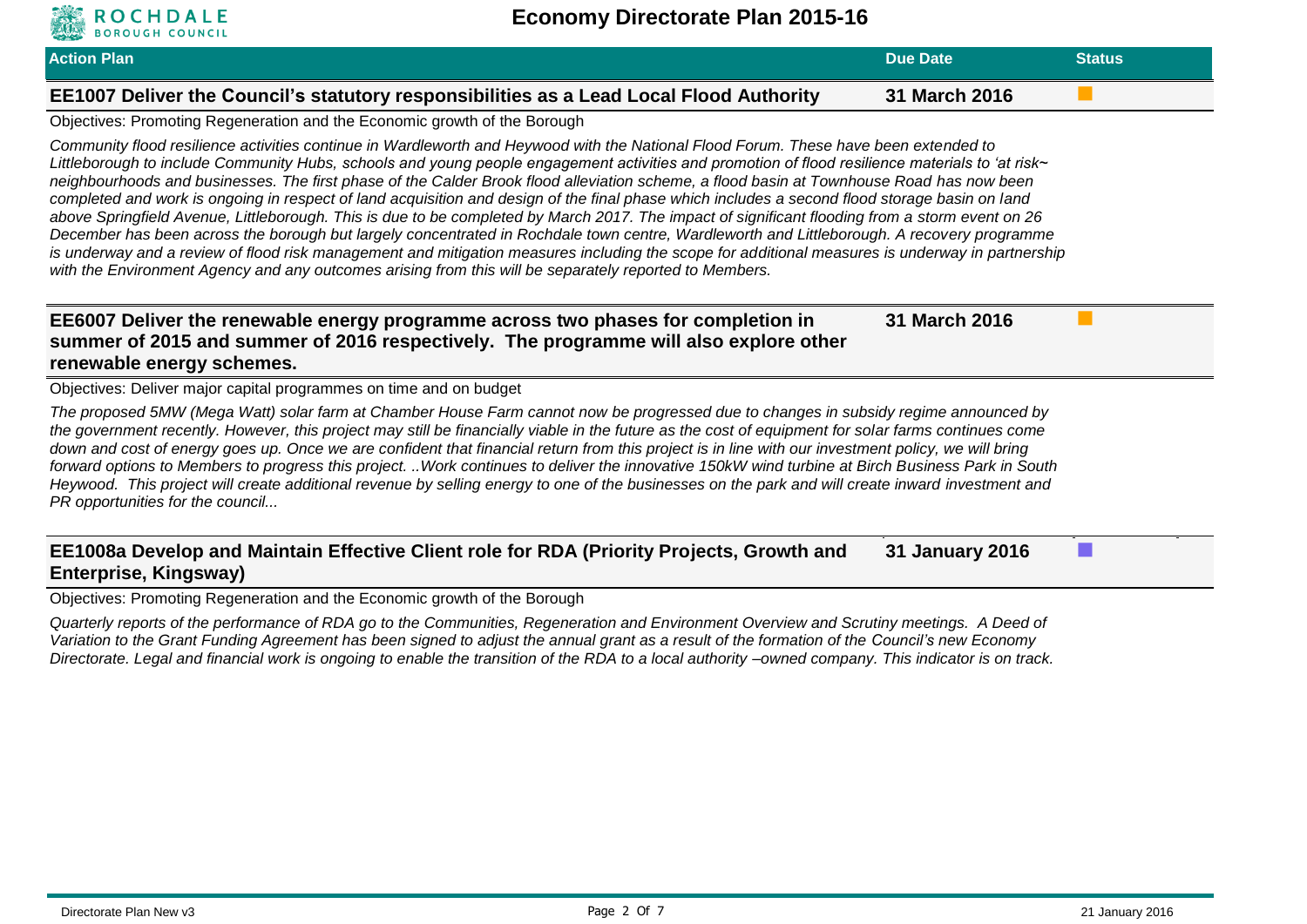

| <b>Action Plan</b>                                                                                                                                                       | Due Date      | <b>Status</b> |
|--------------------------------------------------------------------------------------------------------------------------------------------------------------------------|---------------|---------------|
| EE1006 To explore and, subject to Council agreement, take forward for adoption a<br>Community Infrastructure Levy on certain types of new development across the Borough | 31 March 2016 |               |

#### Objectives: Promoting Regeneration and the Economic growth of the Borough

*Feasibility work on introducing a Community Infrastructure Levy (CIL) on new development in the Borough has been commissioned and an options report will be presented to Cabinet before the end of 2015. The timetable for making progress with the CIL is linked to the adoption of the Core Strategy as the viability of a CIL in the Borough needs to be tested against the ability of the Council to deliver the scale of development planned within the Core Strategy, once adopted. Based on the level of development set out in the draft Core Strategy, it is expected that a limited charging schedule could be viable within the Borough, albeit not in all wards. The Council awaits the views of the Planning Inspector as to how much development e.g. new housing the Inspector feels will be required across the Borough over the plan period up to 2028 before we can finalise this viability exercise. Further clarification is expected from the Planning Inspector during January 2016.There is no legal requirement to introduce a CIL. Most GM Districts are not proposing to do so and few in the north of England. The initial work has concluded the CIL is unlikely to secure additional income from development than could be received from S106 agreements. However, as it becomes harder to pool contributions from new development this may change. The main advantage of having an adopted CIL charging schedule is that it provides much greater flexibility on how we spend monies received as there will be no restriction on the pooling of developer contributions. It can also be applied to all residential development. The devolution of further planning powers in November 2015 to a directly elected Mayor for Greater Manchester includes a power to create a GM wide CIL, funded from the release of strategic land for development, to support investment in infrastructure needed to deliver economic growth. Once we have the Inspector's clarification, Cabinet will be asked to determine whether they wish Officers to progress this work further, or default to the current position whereby, owing to the legal restrictions on the pooling of S106 contributions, Officers are now having to specify as part of a planning recommendation a specific project for the use of any future developer contribution. If the Cabinet wishes to explore the implementation of the Levy further, the next stage will be to present a further report to Cabinet with a proposed charging schedule and a set of spending priorities,*  and to then consult on this schedule in 2016. The introduction of a CIL would require independent Examination by a Planning Inspector before it can *be adopted for planning purposes. The decision to introduce the CIL would rest with Full Council.*

#### **EE1010 Increase job creation in the borough through attracting new private sector investment supporting local business growth and increasing business resilience (e.g. in town centres), ensuring linkages between job creation and skills and employment projects 31 March 2016**

Objectives: Promoting Regeneration and the Economic growth of the Borough

*In quarter 3, the RDA received 76 new industrial and commercial property enquiries, of which 39 were from businesses outside the borough, and 28 related to Kingsway Business Park. There were 5 successful relations/expansions of businesses in the manufacturing, engineering, healthcare, and ICT sectors with one head office function. Two businesses were from outside the borough and were helped by the Council with flexibility over business rates and one received a grant to purchase new equipment and will create 12 new apprenticeship posts over the next two years. Fifty new jobs have been created by The Company Shops~ investment at Stakehill. Employment Links, part of the Economic Affairs Team supported the recruitment process for these jobs. More than 200 new jobs will be created in the borough when Middleton's Warwick Mill is redeveloped into a Global Trade Hub with business space, cafes and restaurants. The Chinese investment of £50m has recently secured planning permission from the Council. Business resilience is helped by the support of the Greater Manchester Business Growth Hub and in particular, the dedicated business adviser for the borough. It is hoped to extend this role using European Funding matched by the Council for a further 2 years. By becoming more efficient, businesses increase their resilience, and the borough has the highest financial saving through resource efficiency measures of any other GM borough following support from the Business Growth Hub. This indicator is on track.*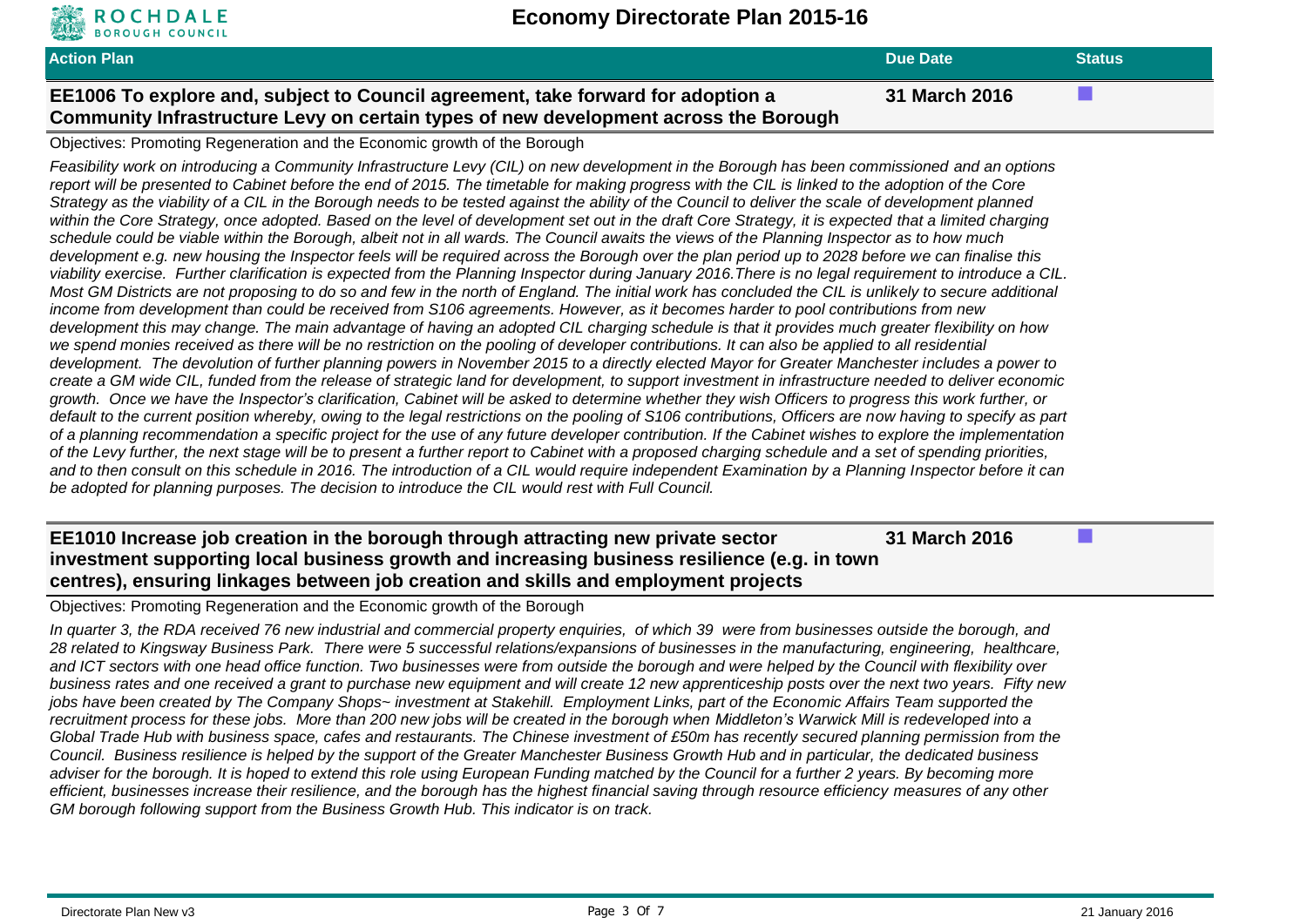| <b>Action Plan</b>                                                                                                                                                                                                                                                                                                      | Due Date      | <b>Status</b> |
|-------------------------------------------------------------------------------------------------------------------------------------------------------------------------------------------------------------------------------------------------------------------------------------------------------------------------|---------------|---------------|
| EE1011 Influencing and local delivery of GM economic and investment policy and<br>programmes to meet the needs of the borough and contribute to economic improvement in<br>GM – including Rural broadband roll-out, Working Well, GM Growth Company, and new<br>powers and flexibilities under the Devolution Agreement | 31 March 2016 |               |

Objectives: Promoting Regeneration and the Economic growth of the Borough

OCHDALE

*Rochdale Council has been able to influence activity emerging from the Devolution Agreements so far. Examples include: the expansion of the Working Well employment programme that supports people with health conditions into employment, the changes to the business growth support following the unexpected announcements in the November Spending Review, such as the immediate end to the Manufacturing Advice Service and the reform of skills funding for those over 19 including new Advanced Learner Loans...Of significance this quarter is the Area Based Review of post 16 education across GM. The aim is to have efficient, financially viable institutions that provide the skills training needed for employment opportunities available now and in the future. The review will lead to radical change across GM but in the borough, it is expected that there will be*  little change due to a fundamental review having been undertaken in 2007. That formed two clear pathways for post 16 educations namely the *Rochdale 6th Form College and Hopwood Hall College. The review will also assist the Further Education sector deal with significant budget reductions. We have been able to influence the criteria of the review to ensure that the outcome does not deter young people from continuing their education, and stress the importance of affordable and good public transport links but also support the need for changes to curriculums to support economic growth. ..The Get Digital Faster (formerly Rural Broadband roll-out) is ahead of target for delivering fibre enabled cabinets in the borough. The benefits to business of using superfast broadband are promoted at events and through social media. There are three cabinets which are logistically very difficult to upgrade and will involve highway restrictions and we are currently assessing how the impact of these can be minimised...This indicator is on track.*

**EE1012 To support the preparation by AGMA of the Greater Manchester Spatial Framework as a statutory planning document to identify and manage the supply of housing and employment land and associated infrastructure to promote and plan for the long term economic growth of the Greater Manchester conurbation 31 March 2016**

Objectives: Promoting Regeneration and the Economic growth of the Borough

*The GM Spatial Framework will be a new 20 year statutory development plan document for Greater Manchester which will set out the scale and broad distribution of development which will be needed to accommodate the economic growth ambitions for the conurbation as set out in the Greater Manchester Strategy. The GM Spatial Framework will sit above the Core Strategy, plan for growth over a longer time period than the Core Strategy and provide an additional tier of policy making at the local level. AGMA undertook an eight week consultation on a 'Growth Options' document and a 'call for development sites' which concluded on 11 January 2016. Officers will be working with AGMA to review responses including those submissions of sites within the Borough where additional development could be accommodated. Comments received along with other ongoing work will lead to the production of a draft Plan for consultation during autumn 2016. Evidence gathering is underway on a range of issues including housing and employment land supply, flood risk management and infrastructure to assist the preparation of this draft framework and the assessment of future growth sites.*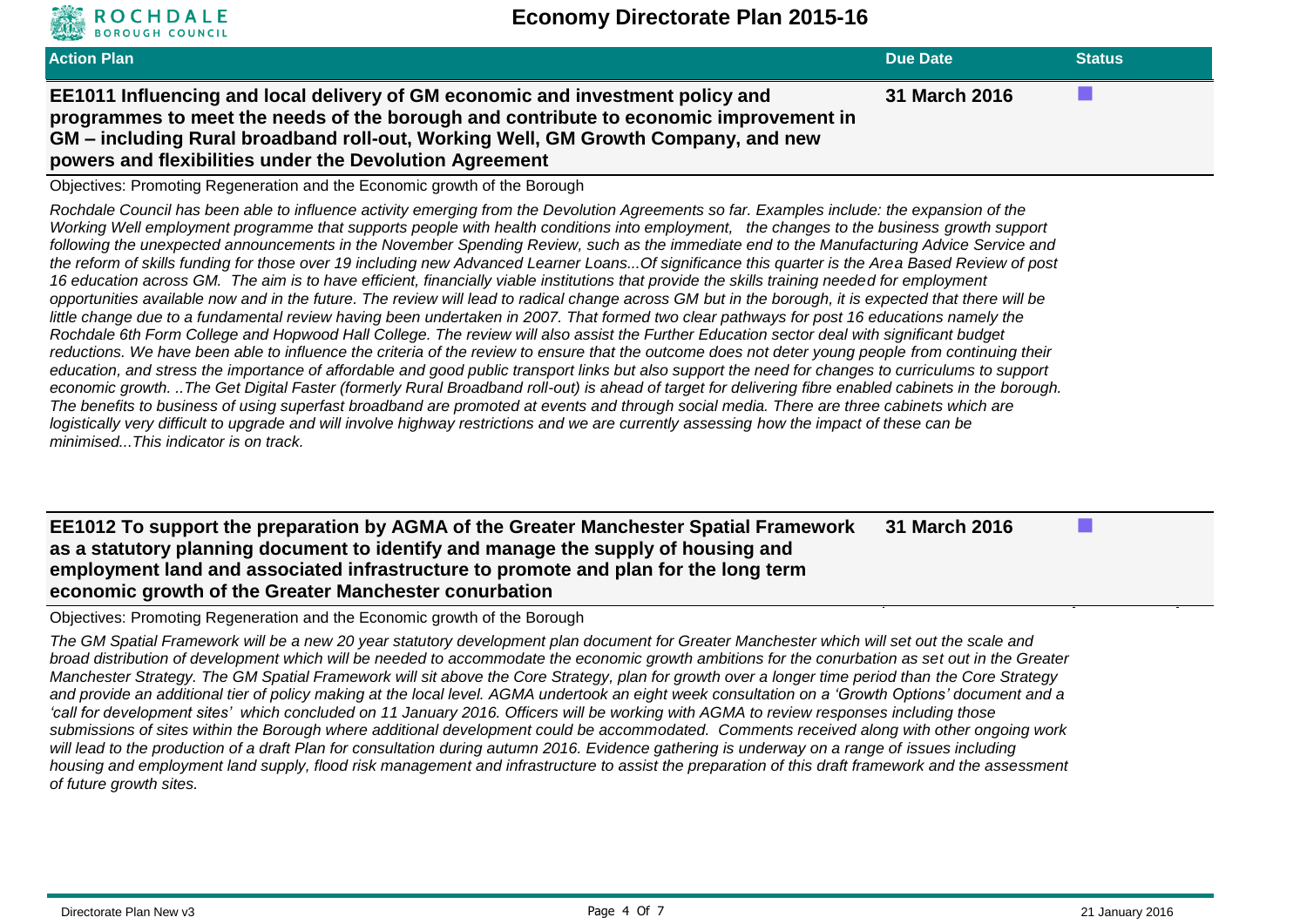| <b>Action Plan</b>                                                              | Due Date      | <b>Status</b> |
|---------------------------------------------------------------------------------|---------------|---------------|
| EE2008 Maintain performance above The Planning Guarantee for Planning services. | 31 March 2016 |               |

#### Objectives: Deliver high quality Universal Services

**ROCHDALE** 

*The number of planning applications submitted to the Council remains consistently high, a sign of continued economic investment in the Borough. Application numbers remained stable in 2015, with a 10% increase on 2013 numbers. The Council has however seen a sharp increase in the number of major planning applications submitted, with an increase of 18% in 2015. Fee income is predicted to be around £840k for the calendar year. This is less than 2014 levels but unusually two planning applications in that year brought in £200k alone. The recently published central government statistics for planning performance confirm that the authority exceeds the targets for a special measures designation, although this is through the prior agreement of extensions of time with applicants in many cases with a particular pressure around major planning applications. As such, there will be no loss of decision making or fee refunds. Government targets for decision making on major planning applications have been tightened this year but the Service remains above this higher target. Further special measures targets around minor planning applications are being*  introduced in 2016 to reduce the timescales for determining minor planning applications. The Service will need to meet these revised targets. *Government is also proposing to introduce special measures designations for authorities which have failed to produce a Local Plan by early 2017*  and fail to meet their agreed new housing targets. It is unclear how this might affect the Borough and what sanctions would be introduced. However, *Government has stated that it will intervene in those authorities and write plans with local communities in areas where Local Plans are not in place*

### **EE2009 Improve the condition and construction standards of buildings in the borough 31 March 2016**

#### Objectives: Deliver high quality Universal Services

*Income remains slightly above budgetary targets and our market share remains high. The Service has recently won work to undertake numerous fire risk assessments for Property Services and a number of external clients, which is augmenting service income. Support has been provided in several situations concerning dangerous buildings within the Borough and the Council has successfully obtained emergency work orders through the Courts where necessary. The annual safety inspection of Spotland Stadium has also been completed. The service is working collaboratively with Public Protection on the matter of the former Turner Bros (TBA) asbestos site and we have just completed a partial site survey relating to the safety of the*  property and its perimeter defences (fencing). The service has continued to maintain a watching brief of the site and has regular contact with the site *security personnel who have confirmed that there have been no incidents of unauthorised entry into the buildings since the security has been deployed on the site. The annual safety inspection of Spotland Stadium has also been completed and a report will be forwarded to the stadium board in due course. Additionally, a match-day safety inspection took place on 24th October and has been reported to the stadium company. In response to the flooding which occurred within the Borough on 26 December 2015, the service has been heavily involved in a large dangerous building reported at Whitfield Brow, Littleborough, where a land slip affected the retaining wall to 9 properties and resulted in the houses being evacuated and alternative accommodation provided. Work is ongoing at the time of writing to manage this incident safely.* 

#### **EE2010 Co-create and implement a cross-boundary working strategy for AGMA building control authorities 31 March 2016**

Objectives: Deliver high quality Universal Services

*The council is working closely with colleagues across AGMA to explore options for joint working including delivery of a shared Building Control service across Greater Manchester. The long-term strategy for more collaborative working between GM authorities has yet to be agreed. Meetings have been held to discuss options of different ways of working. An initial decision to work more co-operatively across Greater Manchester has been formalised by the signing of a cross-boundary working resource agreement, which enables individual authorities to perform site inspections (under invitation only) to be completed in another GM authority area – this enables resources and specialisms to be shared as and when needed throughout the GM Building Control network. Assistance has been offered to Tameside to meet its statutory obligations for issuing decisions/site inspection. Further discussions are taking place with neighbouring authorities to explore options for further joint working and sharing of expertise.*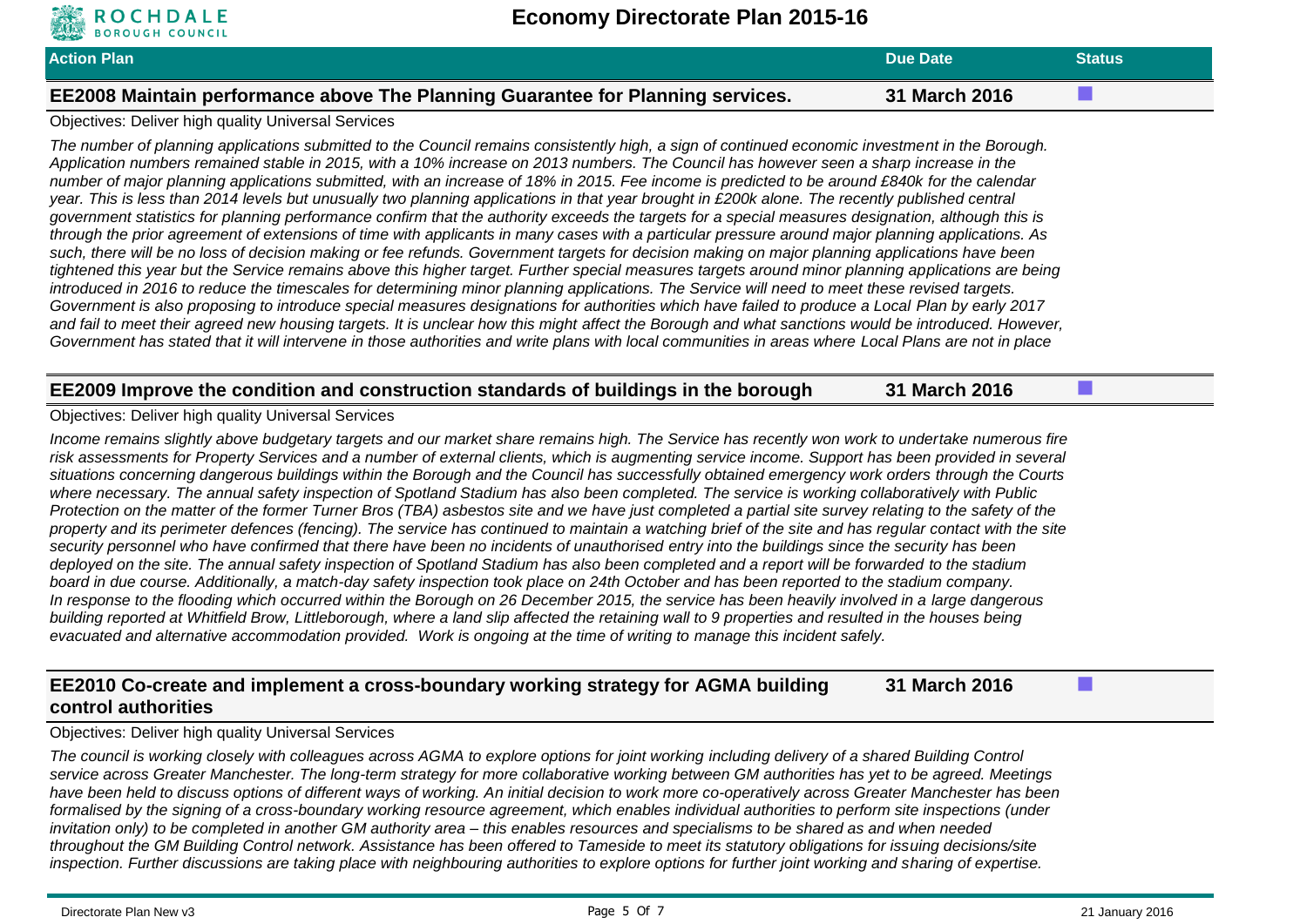| <b>Action Plan</b>                                                                                                                                                                                                                                                                                                                                                                                                                                                                                                                                                                                                                                                                                                                                                                                                                                                                                                                                                                                                                                                                                                                                                                                                                                                                                                                                                                                                                                                                                                                                                                                                                                            | <b>Due Date</b> | <b>Status</b>   |
|---------------------------------------------------------------------------------------------------------------------------------------------------------------------------------------------------------------------------------------------------------------------------------------------------------------------------------------------------------------------------------------------------------------------------------------------------------------------------------------------------------------------------------------------------------------------------------------------------------------------------------------------------------------------------------------------------------------------------------------------------------------------------------------------------------------------------------------------------------------------------------------------------------------------------------------------------------------------------------------------------------------------------------------------------------------------------------------------------------------------------------------------------------------------------------------------------------------------------------------------------------------------------------------------------------------------------------------------------------------------------------------------------------------------------------------------------------------------------------------------------------------------------------------------------------------------------------------------------------------------------------------------------------------|-----------------|-----------------|
| <b>EE3001 Deliver a programme of Asset Rationalisation</b>                                                                                                                                                                                                                                                                                                                                                                                                                                                                                                                                                                                                                                                                                                                                                                                                                                                                                                                                                                                                                                                                                                                                                                                                                                                                                                                                                                                                                                                                                                                                                                                                    | 31 March 2016   |                 |
| Objectives: Deliver the Asset Strategy and Disposals programme                                                                                                                                                                                                                                                                                                                                                                                                                                                                                                                                                                                                                                                                                                                                                                                                                                                                                                                                                                                                                                                                                                                                                                                                                                                                                                                                                                                                                                                                                                                                                                                                |                 |                 |
| In progress, but with a risk of non-completion). Potential savings have been identified, with a proportion of the savings having been confirmed as<br>deliverable. Achieving the full savings target is dependent upon Leadership, Cabinet and Township decisions on potential building closures and<br>other methods of achieving savings.                                                                                                                                                                                                                                                                                                                                                                                                                                                                                                                                                                                                                                                                                                                                                                                                                                                                                                                                                                                                                                                                                                                                                                                                                                                                                                                   |                 |                 |
| <b>EE3002 Increase the Property Disposals Target and contribute to Savings</b>                                                                                                                                                                                                                                                                                                                                                                                                                                                                                                                                                                                                                                                                                                                                                                                                                                                                                                                                                                                                                                                                                                                                                                                                                                                                                                                                                                                                                                                                                                                                                                                | 31 March 2016   | <b>Contract</b> |
| Objectives: Deliver the Asset Strategy and Disposals programme                                                                                                                                                                                                                                                                                                                                                                                                                                                                                                                                                                                                                                                                                                                                                                                                                                                                                                                                                                                                                                                                                                                                                                                                                                                                                                                                                                                                                                                                                                                                                                                                |                 |                 |
| On target for 31 March completion                                                                                                                                                                                                                                                                                                                                                                                                                                                                                                                                                                                                                                                                                                                                                                                                                                                                                                                                                                                                                                                                                                                                                                                                                                                                                                                                                                                                                                                                                                                                                                                                                             |                 |                 |
| EE4001 Lead effective strategic partnership working to increase employment levels in the<br>borough and delivery of local PSR Employment projects.                                                                                                                                                                                                                                                                                                                                                                                                                                                                                                                                                                                                                                                                                                                                                                                                                                                                                                                                                                                                                                                                                                                                                                                                                                                                                                                                                                                                                                                                                                            | 31 March 2016   |                 |
| <b>Objectives: Support Public Service Reform</b>                                                                                                                                                                                                                                                                                                                                                                                                                                                                                                                                                                                                                                                                                                                                                                                                                                                                                                                                                                                                                                                                                                                                                                                                                                                                                                                                                                                                                                                                                                                                                                                                              |                 |                 |
| of unemployment. This is the lowest level of unemployment in the borough since March 2008. The use of external funding has enabled the<br>Economic Affairs team to target the boroughs youth unemployment levels and those for whom spoken English skills have been a barrier to<br>employment. Both these programme have been so successful that the funders have offered funding from other areas of the country to continue the<br>good work. Data recently released shows an increase in the average wage levels in the borough. Although this still is lower that the resident wage<br>levels, it is an indication of better quality jobs and the reaction of employers to pay more to attract or retain key skills. Average wage rates for both<br>residents and employees are still significantly lower than NW (£60pw less) and GB (£100 pw less) averages. Activities to tackle the Low pay issue<br>across Greater Manchester will be a new policy area for Greater Manchester local authorities during 2016. The Kirkholt Public Service Reform pilot<br>projects are coming to an end and the final evaluation is due in February 2016. The pilot has resulted in some significant positive outcomes<br>including reduced demand for crisis services, improved skills and employment, improved participation in learning, reduced instances of domestic<br>violence (against a national and borough wide increase) and prevention of early death. We are currently working with the evaluators and the Greater<br>Manchester team to consider proposals for the future of a place based approach following the pilot. This indicator is on track. |                 |                 |
| EE4002 Lead effective strategic partnership working to increase adult skill levels in the<br>borough and directly through commissioned skills projects and the Community Champions<br>programme. Delivery of local PSR Skills projects.                                                                                                                                                                                                                                                                                                                                                                                                                                                                                                                                                                                                                                                                                                                                                                                                                                                                                                                                                                                                                                                                                                                                                                                                                                                                                                                                                                                                                       | 31 March 2016   |                 |
| <b>Objectives: Support Public Service Reform</b>                                                                                                                                                                                                                                                                                                                                                                                                                                                                                                                                                                                                                                                                                                                                                                                                                                                                                                                                                                                                                                                                                                                                                                                                                                                                                                                                                                                                                                                                                                                                                                                                              |                 |                 |
| Skill levels remain a significant challenge for the borough. The borough is 12% point behind the national average for residents with at least a Level 4<br>qualification (degree level) and 7% points behind the national average of Level 2 qualifications (5 A*-C GCSE level), however, the gap is closing.<br>Work has been ongoing with partners to ensure that residents can access training that they need and have used local funding to overcome some<br>national eligibility barriers. The Community Champions programme continues to have skills development at the centre of their support with literacy,<br>financial literacy and IT skills being the main areas of support. A total of 3650 interventions have taken place with 1788 measurable outcomes<br>delivered by over 150 volunteer trained champions. On Kirkholt as part of the Public Service Reform pilot, 40 unemployed residents have benefited<br>from IT, employability and general life skills support, most of whom had never engaged with any support service before and were very much socially                                                                                                                                                                                                                                                                                                                                                                                                                                                                                                                                                                             |                 |                 |

**ROCHDALE**